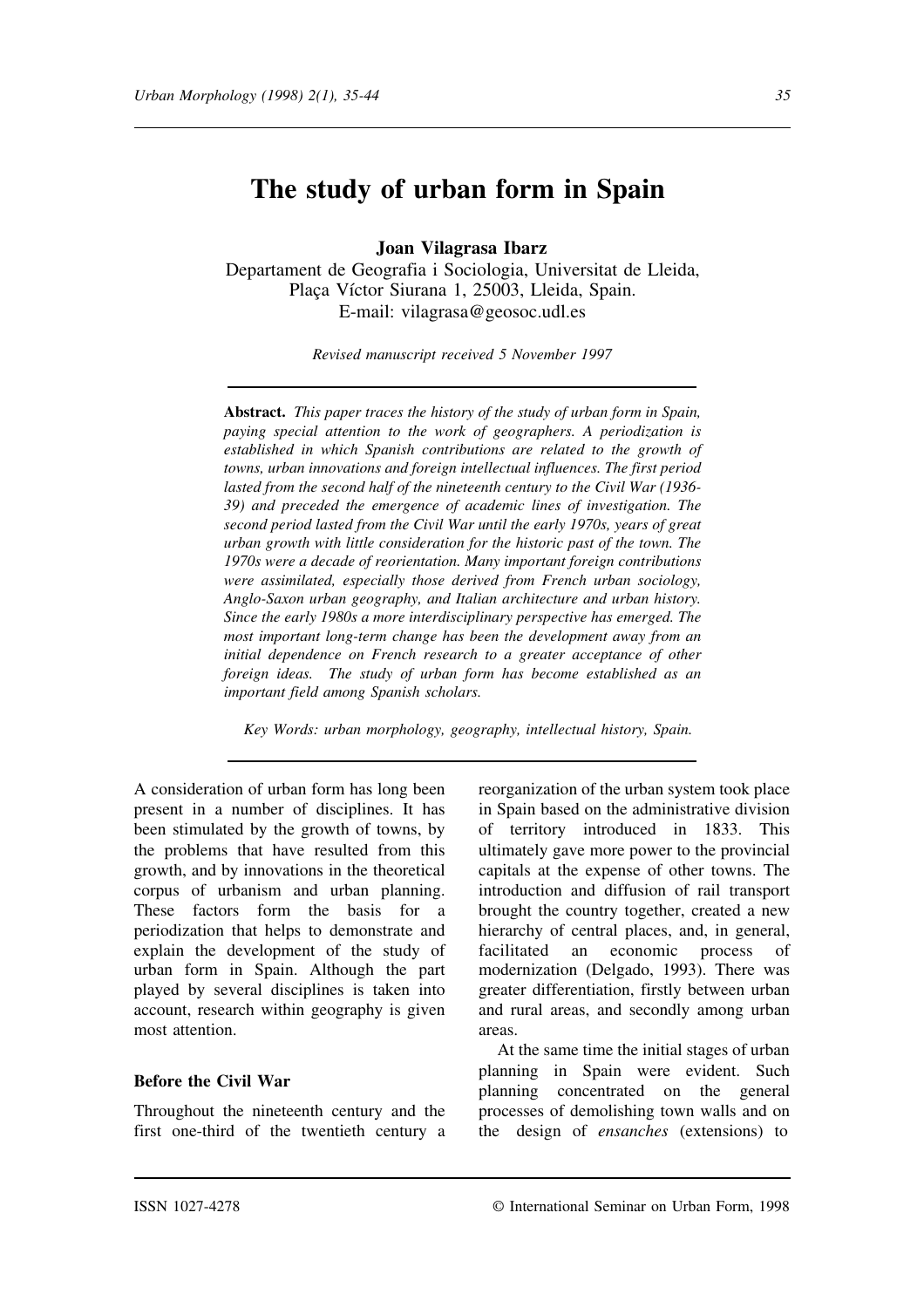walled part of town, were still regarded as a continuation of the town centre rather than as suburban growth. Together with the planning of *ensanches*, which began in Barcelona with the *Plan de ensanche* of the engineer Ildefons Cerdà (1859), plans for urban reform were widespread in nineteenth-century towns. These reforms normally consisted of making streets as straight as possible and improving the oldest areas of the historic part of the town.

Three developments contributed to increasing consciousness of historic urban form: firstly, the *desamortizaciones*, a change in ownership of a great part of urban (and rural) ecclesiastical property, which went into public or private hands (from 1836, with the decree of Mendizabal); secondly, the demolition of city walls; and thirdly, the processes of inner-city reform in some towns. The *desamortizaciones* led to changes of use for the architectural heritage of all towns, without exception, and brought about the destruction of many important buildings. The other two factors meant the destruction or disfigurement of the historic street system and buildings.

All this contributed to the emergence of an incipient conservationist awareness among groups of scholars, academics and professionals which crystallised in various actions (Ganau, 1996). The initial concern for conservation derived, at least in part, from processes of *desamortización,* and culminated in the creation in 1837 of the Comisiones Provinciales de Monumentos with the objective of making an inventory of and protecting heritage. These *comisiones* were inspired by the French model of the Commission des Monuments Historiques. The work done by these organizations varied greatly from province to province, variations that can be related to the personalities of those that played leading roles. All of them, without exception, had to contend with lack of funding. At the same time, other private organizations emerged, such as the ramblers associations which appeared in the last onethird of the nineteenth century in Catalonia. These played an important part in the

growing popularity of natural and historic elements (Martí, 1994; Prats, 1988) and took on propagandist roles as defenders of architectural and historic heritage. In each organization, historians, art historians and architects took an active part.

This period, which comprises the whole of the nineteenth century, is characterized by the still very primary concept of conservation based on isolated monuments, frequently in rural contexts. A broader and more urban vision of heritage conservation came into being in the last years of the nineteenth century and in the first decades of the twentieth century. This vision can be related to the conservationist movements dedicated to the preservation of certain city walls and historical buildings threatened by urban renewal in medieval towns. In Catalonia, the Roman walls of Tarragona and the Roman and medieval walls of Girona were protected after years of public controversy as to whether or not they should be demolished (Ganau, 1996). In Barcelona, the opening of a wide avenue through the medieval part of the town, connecting the new *ensanche* with the harbour, encouraged conservationist attitudes. This culminated, between 1908 and the early 1940s, in the creation of gothic styles in buildings around the city cathedral (the *Barrio Gótico)*, including restorations *in situ*, as well as the replacement of buildings whose original sites had been affected by street reform (Ganau, 1997).

Parallel to the emergence of conservationist attitudes and policies, Spain was penetrated by ideas on the conservation of monuments and urban planning based on historicism. The main channel for the penetration of these ideas was French thought and the French language. The first theoretical corpus on conservation that spread widely through Spain was that of Eugène Viollet-le-Duc (Ganau, 1994), which greatly influenced the ideas on architecture and the restoration of monuments of such notable architects as Elias Rogent and Vicente Lampérez. The former was director of the first School of Architecture in Barcelona (from 1852); the latter, an architectural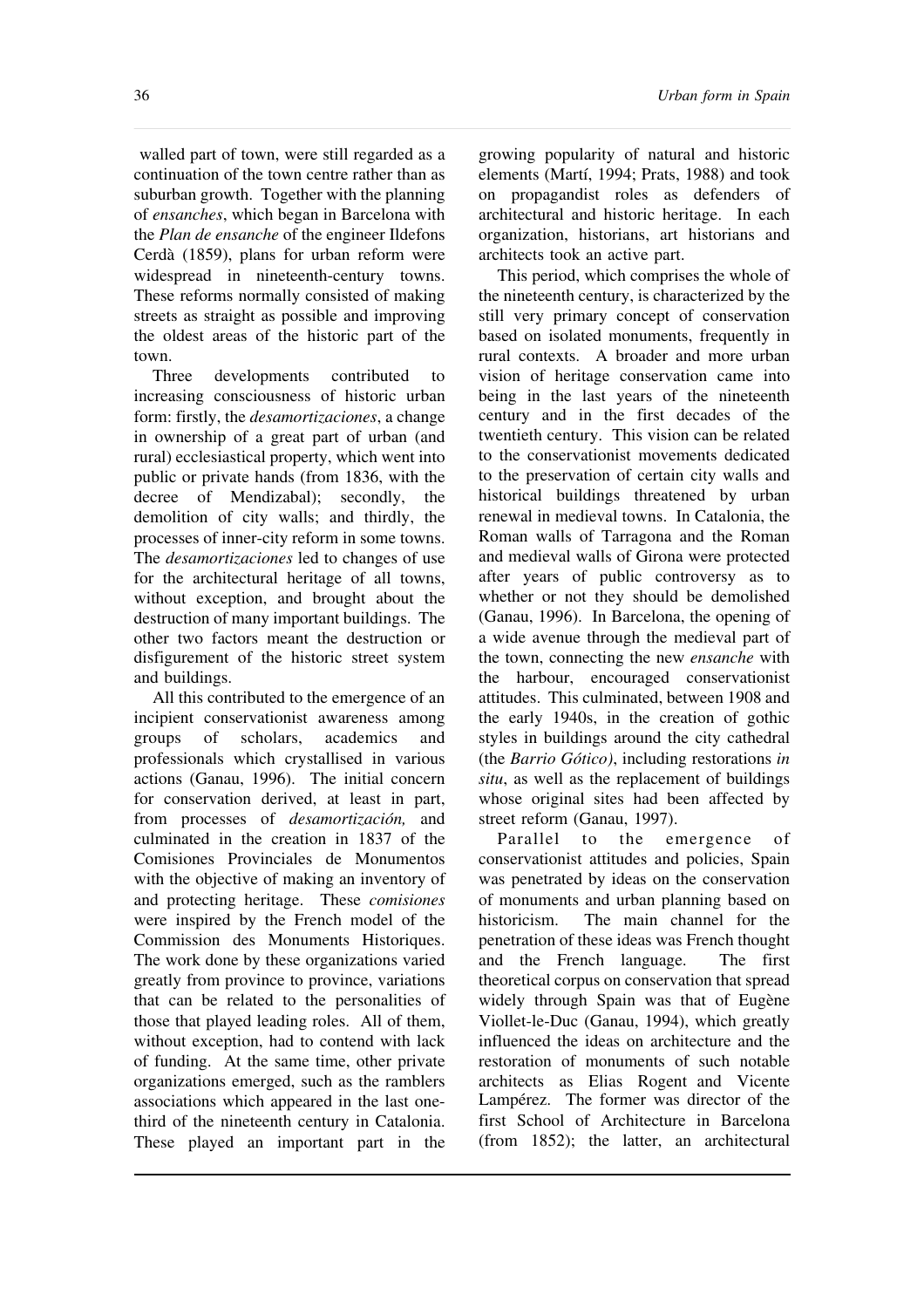historian and a champion of the restoration of monuments in Spain, was professor at the School of Architecture in Madrid. But the ideas of John Ruskin, so similar to those of Viollet-le-Duc regarding architecture, so contrary regarding heritage conservation, took many years to spread throughout Spain. It was Jeroni Martorell in Barcelona and, years later, Leopoldo Torres Balbás in Madrid, who introduced their idea of conservation, in contrast to the practical ideas (supported by Viollet-le-Duc) of almost completely rebuilding monuments. Martorell played a fundamental role in the initial stages of conservationist policies in Catalonia from positions of responsibility within the administration. Moreover, Torres Balbás published, in his later years, the first studies on the form and layout of Hispanic-Muslim towns; these were pioneering works among Spanish morphological studies (Torres Balbás, 1970). The progressive familiarization of these authors, and Spanish architects in general, with the works of the Belgian Charles Buls and the Austrian Camillo Sitte led to the acceptance of urbanistic concepts in place of others more concerned with building.

These ideas became more and more accepted in time and led to the defence of existing towns against uncontrolled urban growth and modern urbanistic practice. This attitude contrasted with that prevalent in the nineteenth century, when ideas of an urban ensemble were scarcely present but there was a dominant concern for architecture, especially monumental architecture. Furthermore, unlike in architectural history, urbanistic thought in the nineteenth century had not encouraged theoretical reflections. The beginnings of conservationist thought have to be considered in relation to European urbanistic thought. In this sense, French intellectual influence was the key to the spread of ideas on architecture and conservation in Spain and continued to be so, as will be seen, until at least the 1960s, when influences became more diversified.

In the same way, in the field of geography, a very underdeveloped discipline

in Spain in the first one-third of the twentieth century, studies of towns did not really begin until the 1930s; all of them respected the French influence and, more specifically, the influence of the work of Raoul Blanchard. In 1929, the first French-style monograph was published on the town of Girona (Rahola, 1929) and in 1931 an influential article by Raoul Blanchard (1922) explaining his method of producing monographs on towns, was translated into Catalan.

# **1939-1970: the formation of an academic tradition**

From the end of the Civil War to the final years of the authoritarian political regime of Franco, was arguably the most important phase in Spanish urban growth. A first period, immediately after the war, of stagnation and very moderate growth was followed by two decades of expansion and an increase in the volume of building, which lasted until the mid-1970s (Vilagrasa, 1990a). The formal effects on towns and urban layout were the appearance of new urbanized zones. These took on the form either of large, highdensity, housing estates or low-density suburbs. Both generally suffered from a serious lack of public services and buildings. However, within the field of scholarship, the previously mentioned work of Torres Balbás stands out, as does that of his disciple Fernando Chueca Goitia (Chueca, 1977), and the urbanist Gabriel Alomar, who published on urban heritage conservation and the urban history of the island of Mallorca (Alomar, 1976).

Elsewhere, a line of thought began that concentrated on the history of urban planning. It culminated in an important synthesis on Spanish towns, proposing a periodization of their history and describing some of their most general morphological characteristics (García Bellido *et al.*, 1968). In the 1960s the rehabilitation was undertaken of the legacy of the urbanist Ildefons Cerdà and his *Plan de Ensanche* in Barcelona (Bohigas, 1963; Ribas Piera, 1964; Martorell, Florensa and Martorell, 1960),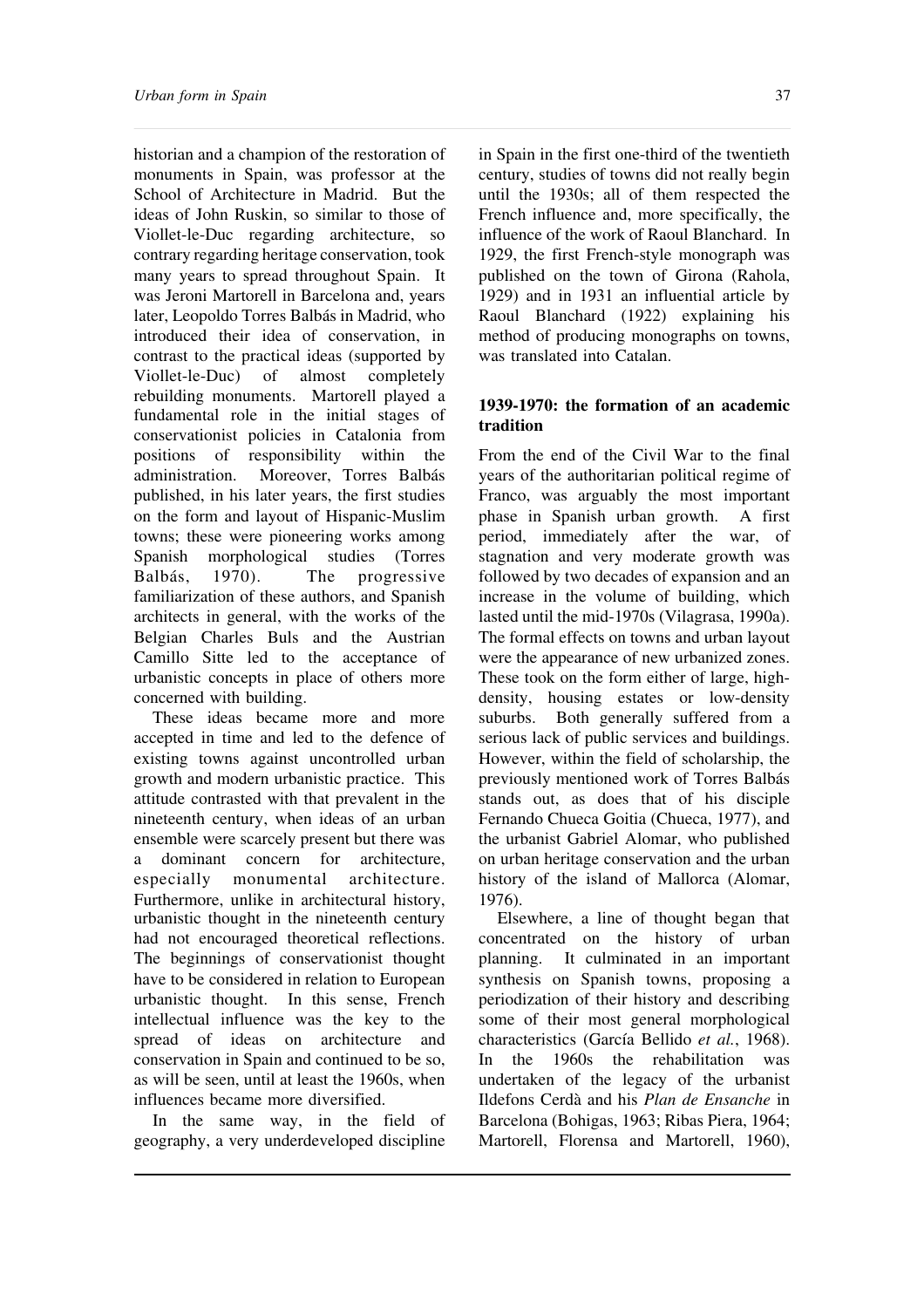undoubtedly an original Spanish contribution to world urbanistic thought. The work of Cerdà (1867) was reprinted in 1968, including an exhaustive biographical study (Estapé, 1968).

In a context of great urban growth, but continuing poor intellectual output in the study of historic urban form, the work of a number of geographers stands out. In the 1940s work began that differed from previous conservationist perspectives and applied work. It was essentially founded on ideas imported from the French school of geography. The two introducers of urban geography in Spain were two great masters of Spanish geography, José Manuel Casas Torres and Manuel de Terán (Casas Torres, 1946; Terán, 1942, 1946; Vilagrasa, 1991). The well-known French methodology starts with the urban site, analyses the form of the settlement and street network in relation to topography, continues with a detailed examination of the plan and ends with a description of urban functions. From the standpoint of urban morphology, these first works were characterized by a detailed analysis of the town plan, a more superficial discussion of building types and, as a conclusion, a general synthesis of urban landscape character. In this respect, although these studies were not as profound as some of those of the German school of geography, they did not differ much from those produced in other countries. A further characteristic was the incorporation of morphological aspects in a framework that included detailed analysis of the evolution of the population, and the study of functional aspects at a regional level, all of which contributed to a dilution of the strictly morphological content. As in the French school of geography (Pinchemel and Pinchemel, 1983), the multiple themes studied in the monographs on towns prevented for years the appearance of a strictly morphological tradition. Much attention was paid to urban form but under the constraint of a rigid scheme that included questions that were of little interest to morphology. This can be seen very clearly in the work of Joaquín Bosque (1962)

on the town of Granada, without doubt the principal research into urban geography at this time. In his work, the strictly morphological parts take up 42 of just under 300 pages. Furthermore, these pages are divided between the historical, functional and socio-demographic sections of the book; there is not a consolidated morphological section.

In the mid-1950s, various articles about districts of Madrid began to appear in the magazine *Estudios Geográficos*. They were nearly always written by disciples of Terán and their structure was always very similar: normally, a first part contained the historical evolution of the area and led into a second part describing the population and the present functions. A more and more explicit relationship was created between form and function in which the former was always dependent upon the latter. Physical form was seen as the result of adaptation over time to the socio-economic characteristics of the population and economic functions of each district. This approach was applied with great sensitivity by Terán himself in a study which compared the morphological, socioeconomic and functional characteristics of two streets in Madrid; one was in a lowincome district with its own commercial services for the neighbourhood, and the other was inhabited by high-income social groups and had central economic functions (Terán, 1961). This article was one of the few publications of this period in which morphology, and more generally the understanding of urban landscape, became the main objective of study. The social and functional contrasts between the two streets were viewed in relation to the plots and building types. In this case, the relationship between form and function had become an integral part of the method of study.

In fact, many of the doctoral theses directed by Terán in the late 1960s and published in the next decade, as well as a synthesis on the urban landscape of Valladolid produced by another disciple of Terán (García Fernández, 1974) display more and more attention to aspects of landscape, while they slowly abandon the tight classical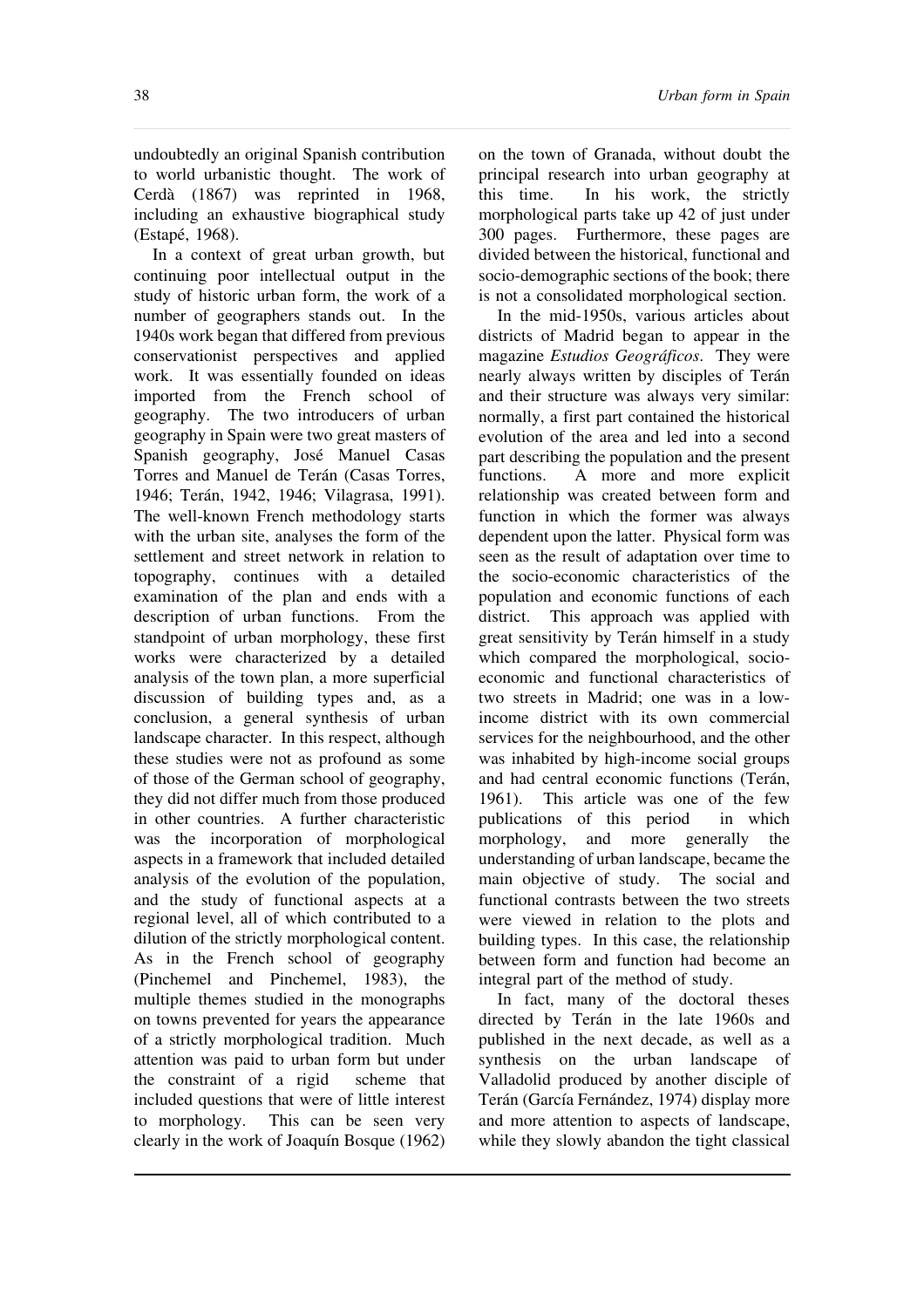scheme introduced more than 40 years earlier by Blanchard.

# **The 1970s: political crisis and intellectual opening**

The decade of the 1970s deserves specific treatment for various reasons. On the one hand, a period of crisis began in the second half of the decade which led to a deceleration in the amount of building construction and the end of rapid demographic growth. On the other, the disciplines concerned with the study of towns underwent important conceptual and methodological changes. The backdrop was a deep political and economic crisis, as well as one of values, which developed in the final years of the Franco regime and in the first years of transition towards democratic politics. In the academic world, towns and urban topics were mostly viewed in relation to politics and social problems. The uncontrolled growth of earlier decades, which had created a serious lack of services and urban infrastructure, was denounced, and the urban social movements that were so strong at that time were supported. At the same time, a fundamental opening up of Spanish science took place. Foreign innovations were assimilated with greater ease and they had more diversified origins than previously. In geography, French influence began to be shared with that of the Anglo-Saxon countries (Capel, 1976). Moreover, urban geographers became more aware of other disciplinary contributions, including those by the French sociological school, particularly those by Henri Lefebvre, Christian Topalov and Manuel Castells, a Spaniard then residing in Paris. Within architecture, the influence of Italians, such as Saverio Muratori, Aldo Rossi and Carlo Aymonino, stands out; much of their work was translated into Spanish.

Many of the works encouraged by Manuel de Terán in the Universidad Complutense in Madrid, and which appeared in the 1970s, dealt with new elements in the urban landscape. Aspects were considered that would prove important in later analyses. These included planning history and the structure of property (Brandis, 1983; Mas, 1978, 1979, 1982; Rio, 1984; Ruiz, 1976), which were to form an important part of the

explanatory framework of urban growth in Madrid. Plots systems, building types and

housing were now described in more detail. At the same time, at the University of Barcelona, another group of geographers came together to study urban form, led by Horacio Capel. His book *Capitalismo y morfología urbana en España* (Capel, 1975) is regarded as one of the most relevant, synthetic contributions of geography to the study of towns. Of greatest interest in his book is the interrelationships that he establishes between urban form (using a typology of residential areas widely used in later years), the legislative framework for the development of urban policies and the strategies of the agents producing urban space. The theoretical framework is derived, in part, from French urban sociology, strongly influenced by Marxism (especially Topalov, 1973, 1974), but with a major effort to translate social strategies and urban policies into urban landscapes. However, there is little reference to morphology in this book. The emphasis on groups, structures and mechanisms provides a basis for a well developed theory about urban agents, but the morphological typologies presented are still lacking specificity and are not well developed. The relationships between agents and landscapes are not explored in detail. Nevertheless, from the viewpoint of the study of urban form the value of the book is considerable, since it suggests channels of research that allow an urban morphology infused by social meaning.

A number of studies supervised by Capel that appeared in the 1970s are valuable approaches to morphology in addition to going deeper into the production and consumption of space (Carreras, 1974, 1980; Tatjer, 1973). It is possible to recognize features common to them: attention to the functional characterization of the area studied; explanation of this in terms of recent history and, very often, the processes of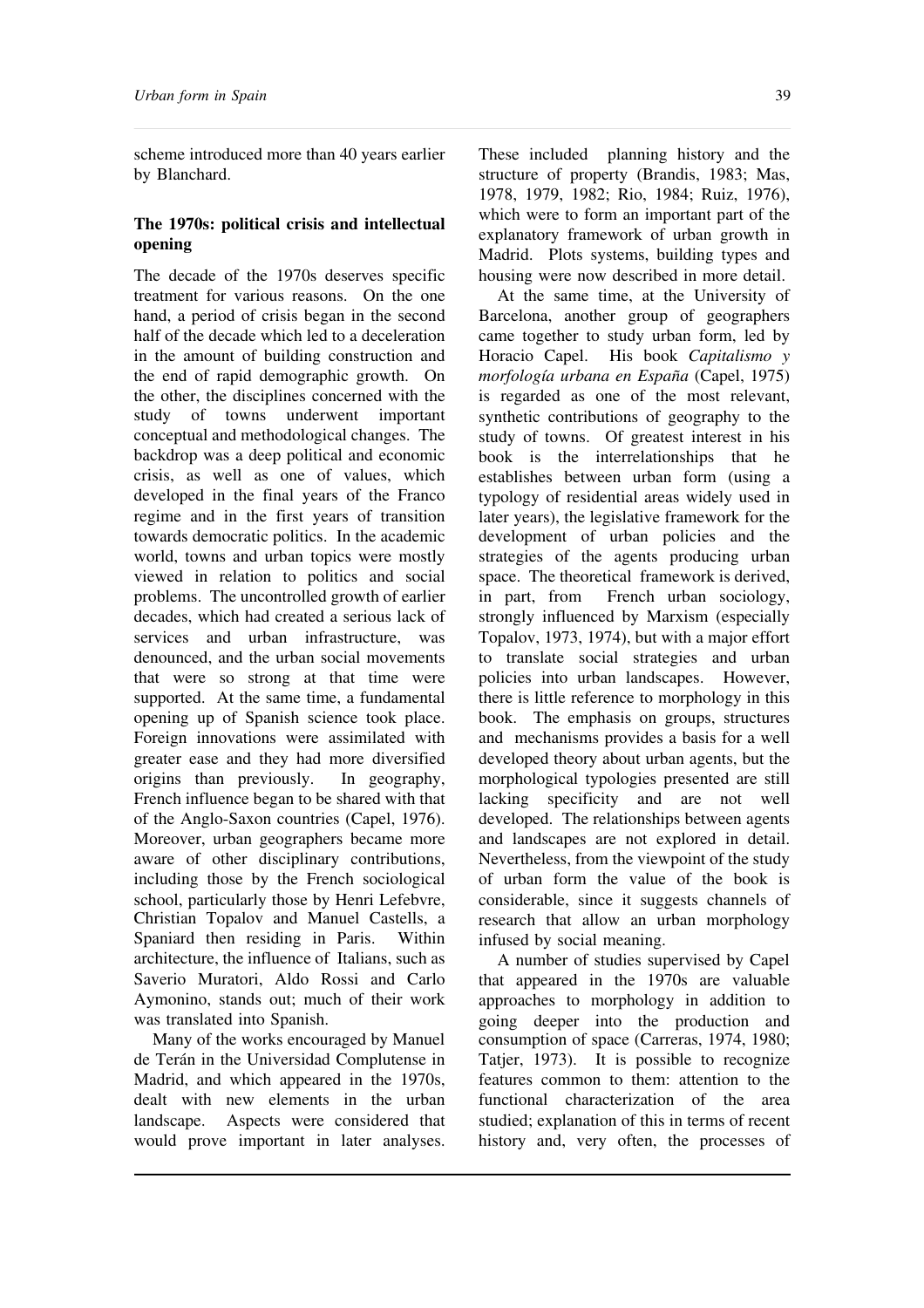nineteenth-century industrialization; attention to the structure of property and, consequently, plot types; and the inclusion of planning and urban policies as elements in understanding the strategies of urban agents and as a link between them and the landscapes that finally appeared. However, although the word 'morphology' is used profusely, morphological analysis is, once again, a relatively peripheral element. Data are provided on built-up areas, building heights, and shapes of plots, but the fundamental interest lies more in understanding the processes of appropriation of urban space than in understanding urban forms. There is frequently a detailed characterization of owners, industrialists, builders and developers, but without any systematic attention to the landscapes that arose from the actions of these agents. Nevertheless, some studies deal with morphological aspects in greater detail, giving attention especially to the study of urban property, plot characteristics and building dimensions (Tatjer, 1979). This interest coincides with that among urban geographers influenced by Manuel de Terán.

At the same time, in architecture and urban planning, new perspectives were developed which usually coincided with those of geographers. To understand urban forms that have emerged in modern towns in relation to the roles of urban agents (owners, builders, and developers) reference is necessary to the work of the Laboratorio de Urbanismo, led by Manuel de Solà-Morales (Laboratorio de Urbanismo, 1972), especially a research project on the urban landscapes of Barcelona and its metropolitan area that deals with the *Ensanche* (Solà-Morales, 1978; Noguera, 1978), public housing estates (Ferrer, 1996) and self-built suburbs (Busquets, 1976). The theoretical framework establishes a conceptual separation between plot division, urbanization and building construction. Urban landscapes are studied as products of these three processes and the roles of different agents are considered (Laboratorio de Urbanismo, 1976). For example, in the *ensanches*, plot division,

urbanization and construction are defined as different processes in which different social agents take part. However, in the construction of public housing estates, the three aspects can be viewed as a single process and directed by the same agent, the State.

In the field of architecture, the monograph of Linazasoro (1978) was also very important. It applied the Italian 'morphotypological' method to the medieval centre of Vitoria and other Basque medieval towns, genetically explaining the plot system and the characteristics of building types. Although the ideas of Muratori, Rossi and Aymonino are well known among Spanish architects, the work of Linazasoro is an exceptional discussion and application of their methods in depth.

## **Since 1980: consolidation of a tradition**

Since the early 1980s, Spanish cities have undergone internal change rather than growth of their built-up areas. This has been reflected in research. There has been more interdisciplinary activity, particularly relating to urban history. A number of conferences have helped to bring different disciplines together (Bonet, 1979, 1985; Claverol and Vilagrasa, 1987). Although most research has been undertaken by architects and geographers, there now exist very active groups of art historians and economic historians. The perspectives, however, are similar to those of the 1970s, involving either the same authors or their disciples. There is more attention to urban form and to other countries. The great majority of current work is concerned with one or more of three topics.

First, there is research on fluctuations in the economy and in the building industry. This is a theme which has been treated mainly by economic historians (Gómez, 1986; Tafunell, 1989), although they make few references to the role of the building cycle in the conditioning of urban form. In morphological study, building fluctuations have been used by geographers (Alió, 1986; Oliveras, 1986) and by architects (Larrosa,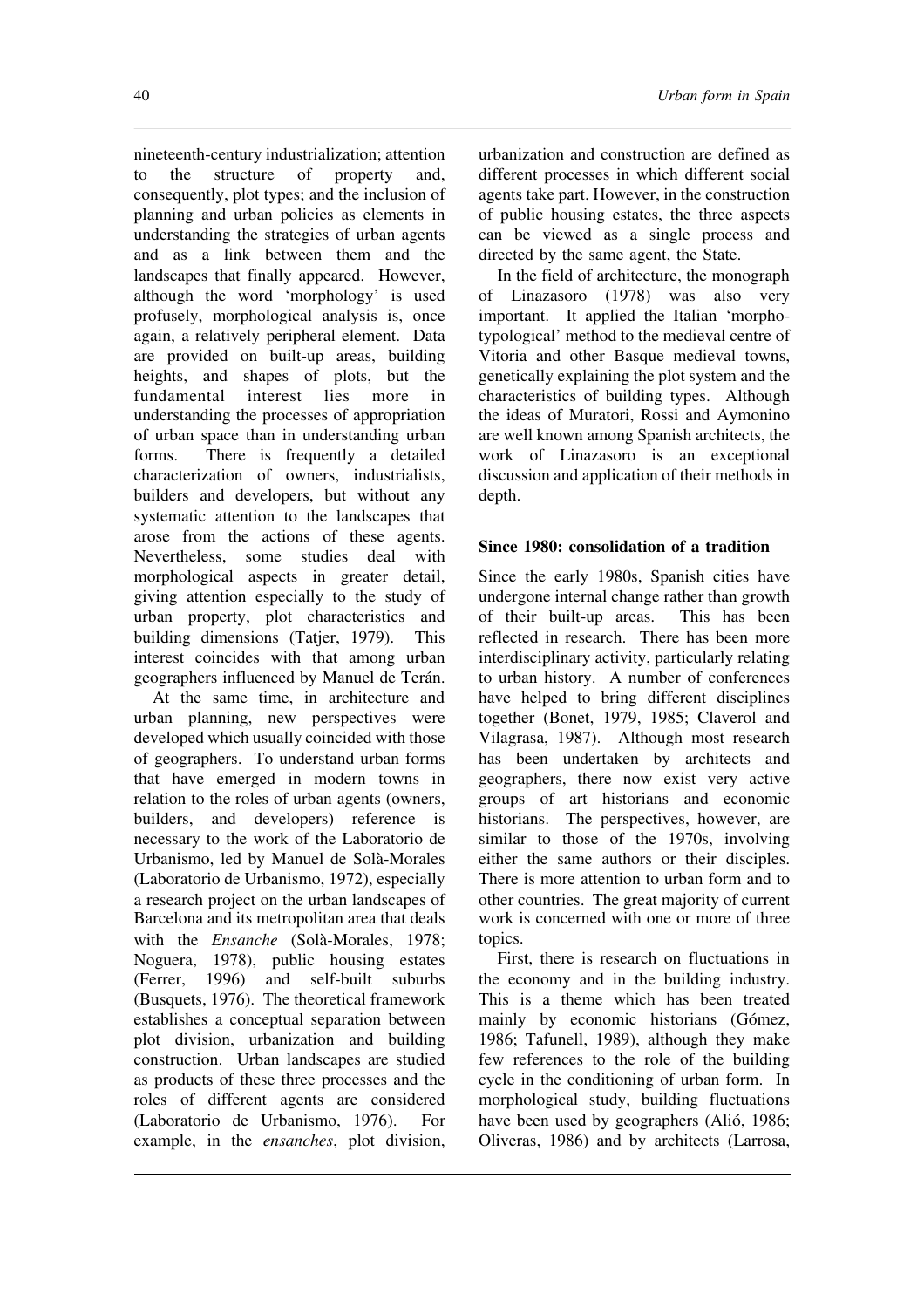1986, 1987). The relationship between building growth, periods of stagnation, the formation of fringe belts and the analysis of the town plan, drawing upon the contributions of J.W.R. Whitehand and the school of geographical urban morphology in Birmingham (Whitehand, 1972, 1991), has been examined in the last few years (Vilagrasa, 1990a).

Secondly, planning, urban politics and urban administration are an important triad. Studies of these topics have a long tradition in Spain. Attempts to record Spanish urban planning culminated at the end of the 1970s in an ambitious study dealing with the country as a whole (Terán, 1978). Since then, studies of the history of planning in individual towns have continued (Teixidor, 1982; Martín, 1990), sometimes related to local urban policies and their administration (Galiana, 1995). In the field of urban policies, work on housing development by public bodies is particularly important (Moya, 1983; Fraguell, 1988; Fernández, 1991; Dávila,1993 ; Ferrer, 1996).

Thirdly, land owners, building owners and developers have been subject to a good deal of research. In this case, the continuity of the geographical schools in Madrid and Barcelona is the most noteworthy characteristic. Research on various aspects of the structure of property in Barcelona in relation to its urban history and landscape has been continued by Tatjer (1987, 1993). In a similar way, the relationship between the characteristics of urban property and the formation of urban layouts has been examined in the city of Madrid (Canosa and Rodríguez,1985; Mas and Mata, 1991). Again, interest in the part played by developers has been evident in the last 15 years (Vilagrasa, 1986). Numerous studies have been published on the production of housing and buildings, urban policies, and the characteristics of individuals and companies concerned with urban development (Vilagrasa, 1997). Some monographs give special attention to the urban landscapes that have emerged (Vilagrasa, 1990b; Arriola, 1991; Bellet, 1995; Canosa, 1995). In

addition, an interpretation of the relationship between agents of morphological change and architectural styles has been attempted (Vilagrasa, 1992). The culmination of these lines of investigation has been an interpretation of the growth of contemporary Spanish towns, based on the study of land owners and developers, regarding both types of urban agents as keys to the formation and transformation of towns (Mas, 1996).

#### **Conclusion**

In this paper the emergence and consolidation of a Spanish tradition in the study of urban form have been described. Inevitably the brevity of the treatment and the disciplinary perspective of the author mean that what has been presented is a partial view. Emphasis has been placed on the relationship between the emergence of actual urban problems and the nature of academic investigations. Perhaps the most important long-term change in this field of research has been the development away from an initial dependence on French research to a greater acceptance of other foreign ideas. The combination of increased knowledge of foreign ideas and a long history of Spanish contributions to the study of urban form have firmly established this field among Spanish scholars.

#### **Acknowledgements**

This work has been funded by a CICYT project (PS96-0050) from the Ministerio de Educación y Cultura de España. I am grateful to Jonathan Hodgson for his help in translating the text into English and to Jeremy W.R. Whitehand and an anonymous referee for their suggestions concerning the preparation of the final version of the paper.

#### **References**

- Alió, A. (1986) *Projectes i realitat d'un procés urbà decimonònic. Vilafranca del Penedès (1865-1939)* (Universitat de Barcelona, Barcelona).
- Alomar, G. (1976) *Mallorca. Urbanismo regional en la Edad Media. Las 'Ordinacions' de Jaime II (1300) en el Reino de Mallorca* (Gustavo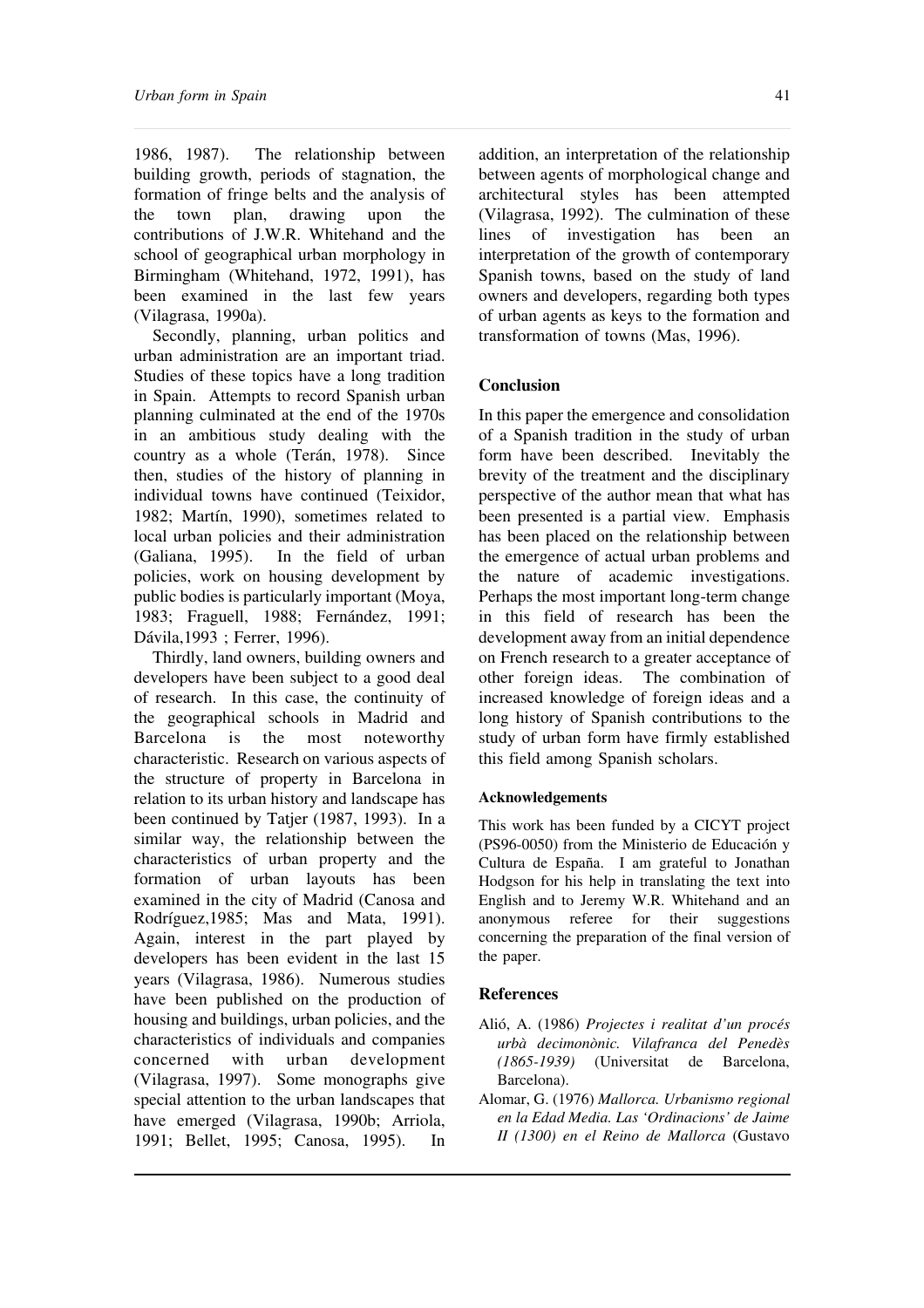Gili, Barcelona).

- Arriola, P. (1991) *La producción de una ciudad máquina del capital. Vitoria Gasteiz* (Universidad del País Vasco, Vitoria).
- Bellet, C. (1995) 'L'activitat immobiliària a Lleida, 1979-1989', *Documents d'Anàlisi Geogràfica* 26, 15-36.
- Blanchard, R. (1922) 'Une méthode de geographie urbaine', *La vie urbaine*, 301-9.
- Bonet, J. (ed.) (1979) 'Urbanismo e historia urbana en España', *Revista de la Universidad Complutense*, Special Issue, 115.
- Bonet, J.(ed.) (1985) *Urbanismo e historia urbana en el mundo hispano* (Universidad Complutense, Madrid).
- Bosque, J. (1962) *Geografía urbana de Granada* (Consejo Superior de Investigaciones Científicas, Madrid).
- Bohigas, O. (1963) *Barcelona entre el Pla Cerdà i el barraquisme* (Edicions 62, Barcelona).
- Brandis, D. (1983) *El paisaje residencial de Madrid* (Ministerio de Obras Públicas y Urbanismo, Madrid).
- Busquets, J. (1976) *La urbanización marginal en Barcelona* (Universitat Politécnica de Catalunya, Barcelona) 2 vols.
- Canosa, E. (1995) *La promoción inmobilaria en la periferia noreste de Madrid* (Universidad Autónoma de Madrid and Ministerio de Economía y Hacienda, Madrid).
- Canosa, E. and Rodriguez, I. (1985) 'Urbanización marginal en la periferia noreste de Madrid', *Ciudad y Territorio* 66, 11-41.
- Capel, H. (1976) 'La geografía española tras la Guerra Civil', *Geocrítica* 1, 5-35.
- Capel, H. (1975) *Capitalismo y morfología urbana en España* (Los Libros de la Frontera, Barcelona).
- Carreras, C. (1974) *Hostafrancs. Un barri de Barcelona* (Selecta, Barcelona).
- Carreras, C. (1980) *Sants. Anàlisi del procès de construcció de l'espai urbà* (Serpa, Barcelona).
- Casas Torres, J.M.(1946) *Esquema de geografía urbana de Jaca* (Anales de los Cursos de Verano en Jaca, Jaca).
- Cerdá, I. (1867) *Teoría general de la urbanización* (Instituto de Estudios Fiscales, Ariel) 3 vols.
- Claverol, L. and Vilagrasa, J. (ed.) (1987) *Història urbana i intervenció al centre històric* (Institut Cartogràfic de Catalunya, Barcelona).
- Chueca, F. (1977) *La destrucción del legado urbanístico español* (Espasa Calpe, Madrid).
- Dávila, J.M. (1993) *Alcoy: desarrollo urbano y planeamiento* (Universidad de Alicante, Alicante).
- Delgado, C. (1993) *Las pequeñas y medianas capitales de provincia en el proceso de modernización del sistema urbano español* (Universidad de las Palmas de Gran Canaria, Las Palmas de Gran Canaria).
- Estapé, F. (1968) 'Vida y Obra de Ildefonso Cerdà', in Cerdà, I. *Teoría general de la urbanización* (Instituto de Estudios Fiscales, Ariel and Vicens Vives, Madrid and Barcelona) 3 vols.
- Fernández, J.A. (1991) *Promoción oficial de viviendas y crecimiento urbano de Valladolid* (Universidad de Valladolid, Valladolid).
- Ferrer, A. (1996) *Els poligons de Barcelona. L'habitatge massiu i la formació de l'àrea metropolitana* (Universitat Politècnica de Catalunya, Barcelona).
- Fraguell, R.M. (1988) *La ciutat-jardí i l'Obra Sindical del Hogar a l'època franquista. El grup de Sant Narcís de Girona* (Cercle d'Estudis Històrics i Socials de Girona, Girona).
- Galiana, L. (1995) *Suelo público y desarrollo urbano en Madrid* (Universidad Autónoma de Madrid and Ministerio de Economía y Hacienda, Madrid).
- Ganau, J. (1994) 'El urbanismo neorromántico en Catalunya en el período de la Restauración', in *Ciencia e ideología en la ciudad* (Generalitat Valenciana, Valencia) vol. 2, 153-65.
- Ganau, J. (1996) *Els inicis del pensament conservacionista en l'urbanisme català (1844- 1931)* (Publicacions de l'Abadia de Montserrat, Barcelona).
- Ganau, J. (1997) 'Town Planning and conservationist policies in the historic city centre of Barcelona (1860-1930)', *Planning History* 19, 23-31.
- García Bellido, A., Torres Balbás, L., Cervera, L., Chueca, F., and Bigador, P. (1968) *Resumen histórico del urbanismo en España* (Instituto de Estudios de la Administración Local, Madrid).
- García Fernandez, J. (1974) *Crecimiento y estructura urbana de Valladolid* (Los Libros de la Frontera, Barcelona).
- Gómez, A. (1986) 'La industria de la construcción residencial: Madrid, 1820/1935', *Moneda y Crédito* 177, 53-81.
- Laboratorio de Urbanismo (1972) *Las formas del*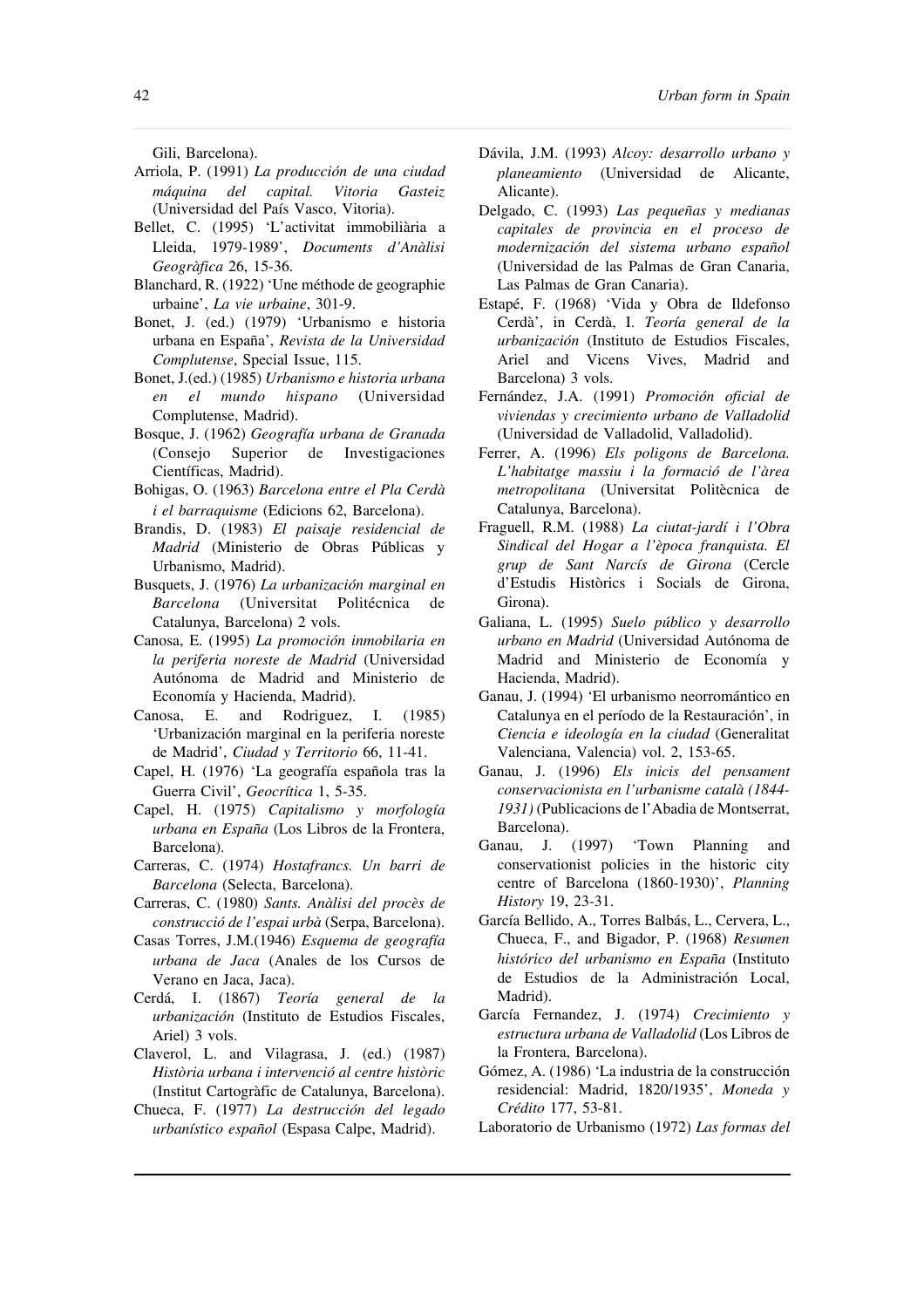*crecimiento urbano* (Universitat Politècnica de Catalunya, Barcelona).

- Laboratorio de Urbanismo (1976) 'Teoría y experiencia de la urbanización marginal', in Lewis, D. (ed.) *El crecimiento de las ciudades* (Gustavo Gili, Barcelona).
- Larrosa, M. (1986) *La urbanització de la ciutat industrial. Sabadell, 1845-1900* (Col.legi de Doctors i Llicenciats, Sabadell).
- Larrosa, M. (1987) 'La construcció i l'habitatge a través de les llicències d'obres: Sabadell 1900- 1939', in Morell, R. and Vilagrasa, J. (eds) *Les ciutats petites i mitjanes a Catalunya. Evolució recent i problemàtica actual* (Institut Cartogràfic de Catalunya, Barcelona), 477-95.
- Linazasoro, J.I. (1978) *Permanencias y arquitectura urbana: las ciudades vascas de la época romana a la Ilustración* (Gustavo Gili, Barcelona).
- Martí, J. (1994) *L'excursionisme científic* (Altafulla, Barcelona).
- Martín, C. (1990) *Córdoba en el siglo XIX. Modernización de una trama histórica* (Ayuntamineto de Córdoba, Córdoba).
- Martorell, V., Florensa, A. and Martorell, V. (1970) *Historia del urbanismo en Barcelona. Del Pla Cerdà al área metropolitana* (Labor, Barcelona).
- Mas, R. (1978) 'El plano parcelario del sector nordeste del ensanche de Madrid', *Ciudad y Territorio* 2, 25-48.
- Mas, R. (1979) 'Tipos de viviendas en el ensanche nordeste de Madrid', *Estudios Geográficos* 152, 307-46.
- Mas, R. (1982) *El Barrio de Salamanca. Planeamiento y propiedad inmobiliaria en el ensanche de Madrid* (IEAL, Madrid).
- Mas, R. (1996) 'La promoción inmueble en España (1846-1995)', *Ciudad y Territorio. Estudios Territoriales* 107-8, 241-69.
- Mas, R. and Mata, R. (1991) 'Propiedad rústica y promoción inmobiliaria en el municipio de Madrid', in *XII Congreso Nacional de Geografía. Sociedad y Territorio* (Universidad de Valencia-AGE, Valencia), 543-51.
- Moya, L. (1983) *Barrios de promoción oficial. Madrid 1939-1976* (Colegio Oficial de Arquitectos de Madrid, Madrid).
- Noguera, J. (1978) *Los ensanches menores en la región de Barcelona* (Universitat Politècnica de Catalunya, Barcelona).
- Oliveras, J. (1986) *La consolidació de la ciutat industrial. Manresa 1871-1900* (Caixa

d'Estalvis de Manresa, Manresa).

- Pinchemel, P. and Pinchemel G. (1983) 'Geographers and the city: a contribution to the history of urban geography in France', in Patten, J. (ed.) *The expanding city: essays in honour of Jean Gottman* (Academic Press, London) 294-318.
- Prats, L. (1988) *El mite de la tradició popular* (Edicions 62, Barcelona).
- Rahola, C. (1929) *La ciutat de Girona* (Barcino, Barcelona).
- Ribas Piera, M. (1964) 'Història recent de la urbanística als Països Catalans', in Bardet, G. *L'urbanisme* (Edicions 62, Barcelona) 137-61.
- Rio, I. del (1984) *Industria y residencia en Villaverde. Génesis de un paisaje urbano en la periferia de Madrid* (Universidad Complutense, Madrid).
- Ruiz, E. (1976) *Ordenación y transformaciones urbanas del casco antiguo madrileño durante los siglos XIX y XX* (Instituto de Estudios Madrileños, Madrid).
- Solá Morales, M. de (ed.) (1978) *Los ensanches. El Ensanche de Barcelona* (Universitat Politècnica de Catalunya, Barcelona).
- Tafunell, X. (1989) 'La construcción residencial barcelonesa y la economía internacional. Una interpretación sobre las fluctuaciones de la industria de la vivienda en Barcelona durante la segunda mitad de siglo XIX', *Revista de Historia Económica* 2, 389-437.
- Tatjer, M. (1973) *La Barceloneta. Del Siglo XVIII al Plan de la Ribera* (Los Libros de la Frontera, 1973).
- Tatjer, M. (1979) 'Propietat i espai urbà en un barri tradicional de Barcelona: La Barceloneta el 1974', *Revista Catalana de Geografia* II, 91-121.
- Tatjer, M. (1987) *Burgueses, inquilinos y rentistas* (CSIC, Madrid).
- Tatjer, M. (1993) 'De lo rural a lo urbano: parcelaciones, urbanizaciones y ciudades jardín en la Barcelona contemporánea (1830-1930)', *Catastro* 15, 53-60.
- Teixidor, M.J. (1982) *València. La construcció d'una ciutat* (Diputació de València, València).
- Terán, F. de (1978) *Planeamiento urbano en la España contemporánea. Historia de un proceso imposible* (Barcelona, Gustavo Gili).
- Terán, M. de (1942) 'Calatayud, Daroca y Albarracín. Notas de geografía urbana', *Estudios Geográficos* 6, 163-202.
- Terán, M. de (1946) 'Sigüenza. Estudio de